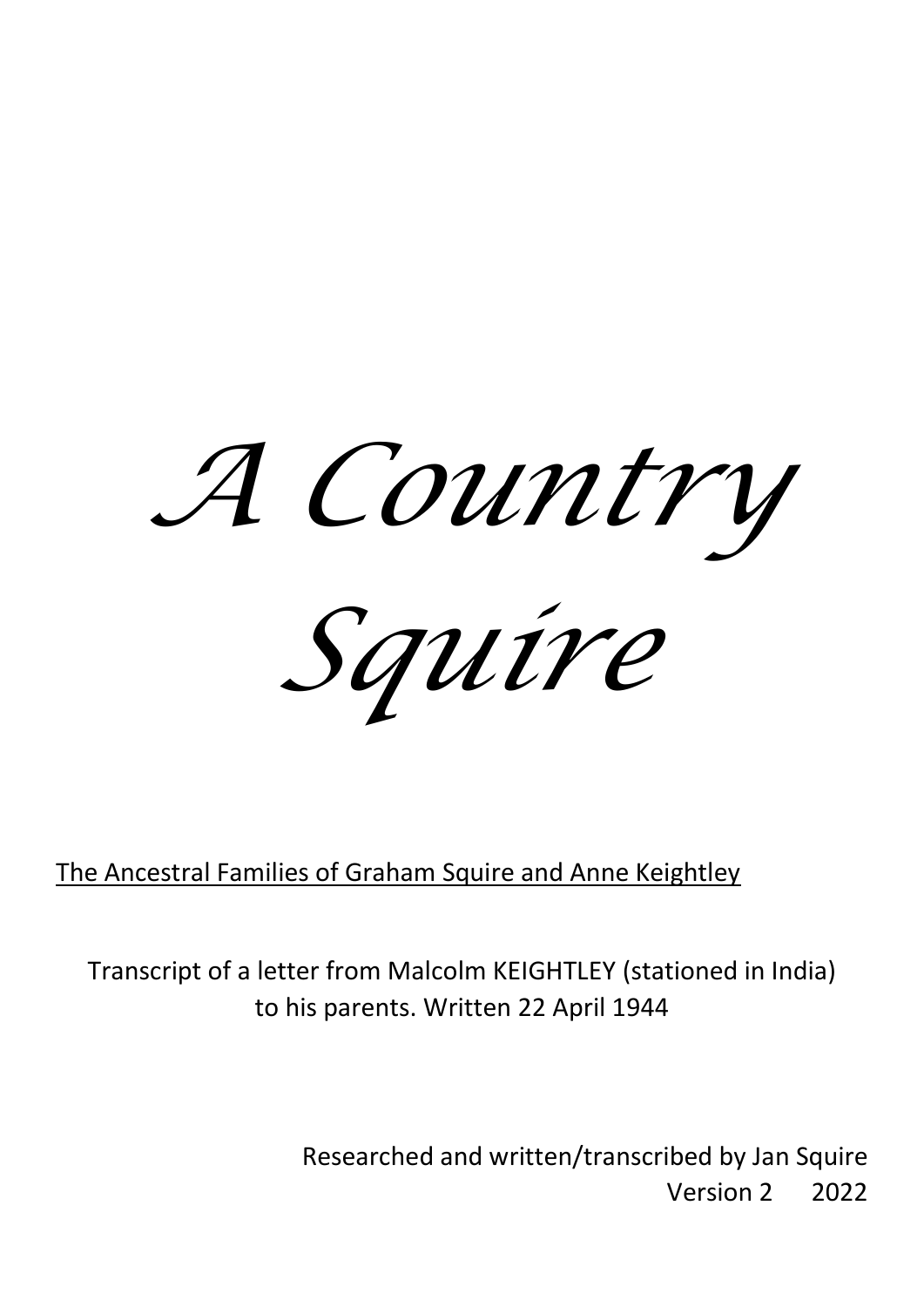(See original scanned latter below).

To: Mr & Mrs H C Keightley 7 Mizpah Avenue Unley South Australia Australia

From: F/Sgt M C Keightley AUS416968 Auspost Bombay India Command Language English, cleared by censor. 22-4-1944

The other day I received a letter you sent thru GB and sure it was a pleasure to hear from you. It was 8 weeks to the day since I received one from you. I also received an AG [Aerogram?] and I will answer them now & then give you the news.

AG 8/3/44; Yes! The McCellands are more than good to me and I'll never forget my 21<sup>st</sup> party I know that.

As a matter of fact I did not have a "blackeye" and my mo' was at that time purely in the adolescent stage (it still is).

Its good to know that Aunty Dora is improving and that B & J's life has settled somewhat!!

21/1/44; We thought that you would like the AG with the 21<sup>st</sup> names on it, what memories it will bring back to me & what stories I can tell to you dears.

You know by now just what I received for my birthday, it seems decades ago. Time is a strange thing, it's hard to realise that May will be a beautiful woman of 21/22 years when I see her next. I must confess that my 21 years press on me at times. My Brough [brother??] of Metal Box told me that he had cabled home re Cec.

Your apple tart haunts me mother. I think of it every Sunday practically. In a few minutes I'll be wandering over to the Mess for Tiffen not that I feel much like it, it's so hot!!

Maurice 26! Now I thought he was 24/25 – there's that word "time' again.

Ray's statement re him sweating whilst I shivered was amusing. As I was reading it I was lying on my bed clad in a pair of u/wear with sweat pouring out of me.

Flying here is rather grim at times for the sun beats down on the aircraft and boy do they get hot. As you turn to take off about 140 degrees of oily heat hits you in the face although some days its not too bad at 3000 feet.

By the way how about this portrait you were going to have taken for me?

I had a AG letter from Geoff Botting recently and he sounded cheery and well which is a good thing!

I'll finish this when I come back from dinner I guess!!!

Lunch in the canteen 4 eggs & steak.

By the way you should see my bicycle. Beaut chrome bars and rims and flashing paintwork (and 2 flat tyres). I definitely look "plutocratic" and that's not a Walt Disney pun either.

Give my love to my sister-in-law. I'm so glad Morrie got home again & I'm looking forward to hearing that Ray has been home too, soon. The scamps they deserve it.

Goodnight my dears, my prayers are ever for you.

Your loving son, Malc

Transcribed on 19 April 2022 from an original Aerogram letter, by Jan SQUIRE.